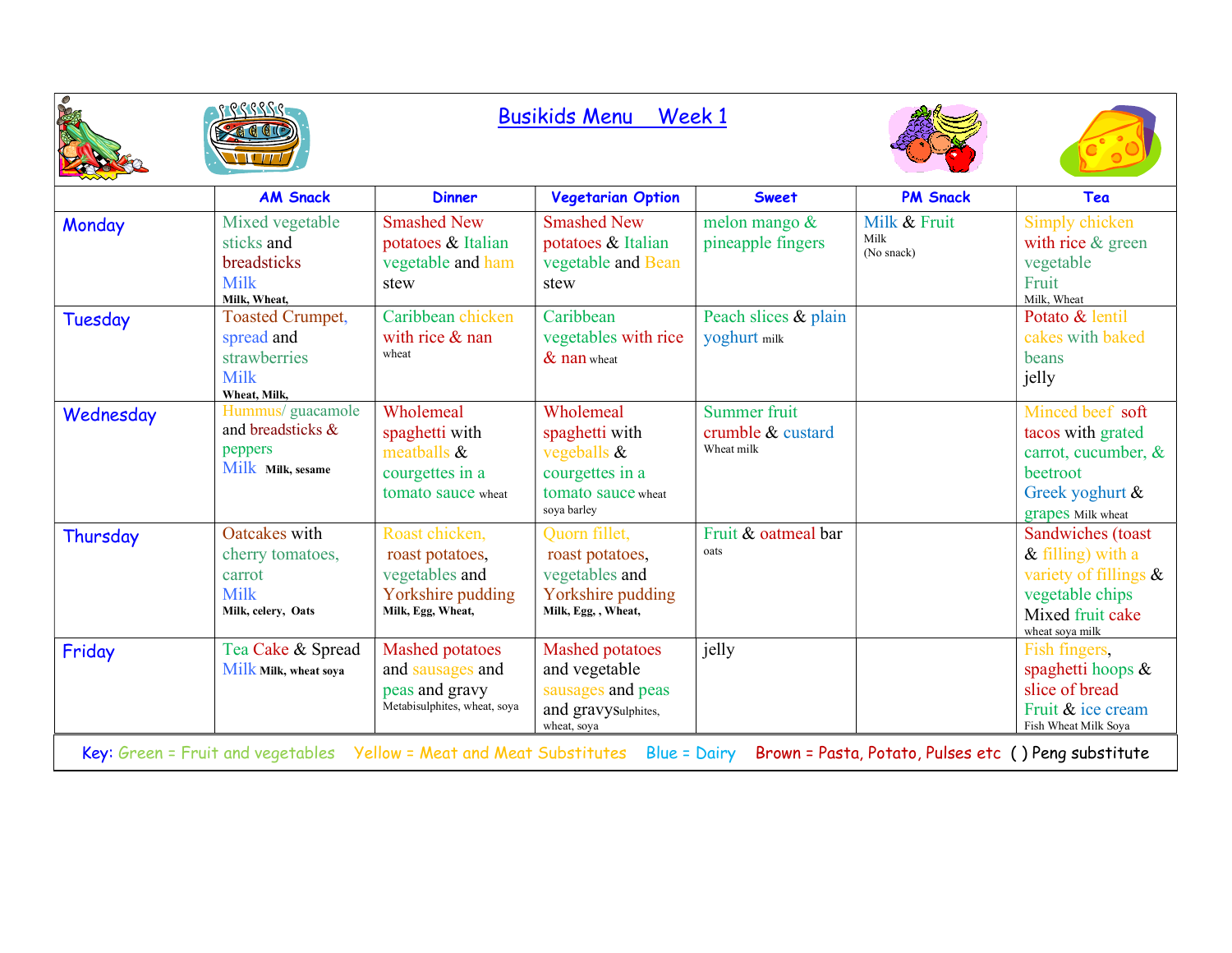|                |                                                                                                                                                                   | <b>Busikids Menu Week 2</b>                                                                   |                                                                                              |                                                    |                 |                                                                                                                                                                     |
|----------------|-------------------------------------------------------------------------------------------------------------------------------------------------------------------|-----------------------------------------------------------------------------------------------|----------------------------------------------------------------------------------------------|----------------------------------------------------|-----------------|---------------------------------------------------------------------------------------------------------------------------------------------------------------------|
|                | <b>AM Snack</b>                                                                                                                                                   | <b>Dinner</b>                                                                                 | <b>Vegetarian Option</b>                                                                     | <b>Sweet</b>                                       | <b>PM Snack</b> | Tea                                                                                                                                                                 |
| Monday         | crisp bakes(toast)<br>and fresh fruit<br><b>Milk</b><br>Wheat, Egg soya Milk,                                                                                     | Leek ham & cheese<br>macaroni bake<br>garlic bread &<br>cucumber Wheat milk                   | Leek mushroom &<br>cheese macaroni<br>bake garlic bread &<br>cucumber Wheat milk             | Bananas & ice<br>creammilk                         |                 | Marmite/cheese<br>pastry wheels with<br>salad sticks & veg<br>chips Jelly Milk Wheat<br>celery wheat barley oats rye                                                |
| <b>Tuesday</b> | Tea Cake & Spread<br><b>Milk</b><br>Milk, wheat soya                                                                                                              | Chicken & ham<br>Paella for All and<br>salad                                                  | Vegetable Paella for<br>All and salad                                                        | <b>Beetroot</b> brownie<br>wheat egg               |                 | Herby tomato &<br>bean pasta<br>Fruit Wheat                                                                                                                         |
| Wednesday      | <b>Savoury biscuits</b><br>(oatcake) with<br>cucumber and<br>cheese sticks<br><b>Milk</b><br>Milk, oats milk                                                      | Roast chicken,<br>roast potatoes,<br>vegetables and<br>Yorkshire pudding<br>Milk, Egg, Wheat, | Quorn fillet,<br>roast potatoes,<br>vegetables and<br>Yorkshire pudding<br>Milk, Egg, Wheat, | Pineapple upside<br>down cake & cream<br>wheat     |                 | Sausage in a bun &<br>spaghetti<br>hoops(baked beans<br>on toast) with<br>cucumber sticks<br>Fruit & ice<br><b>CreamMilk Wheat sulphits</b><br>soya                 |
| Thursday       | Hummus/ guacamole<br>and breadsticks &<br>peppers<br><b>Milk</b><br>Milk, sesame, Wheat,                                                                          | Aztec sun pie<br>Wheat milk                                                                   | Aztec sun pie with<br>vege mince Wheat milk<br>soya barley                                   | Home made banana<br>bread wheat                    |                 | Cheesy courgette<br>pepper ham &<br>sweetcorn pasta<br>bake<br>Plain yoghurt &<br>tropical fruits Milk<br>Wheat                                                     |
| Friday         | crisp bakes(toast)<br>and fresh fruit<br>Milk<br>Wheat, Egg soya Milk,<br>Key: Green = Fruit and vegetables    Yellow = Meat and Meat Substitutes    Blue = Dairy | Turkey chilli con<br>carne and rice                                                           | Vege mince chilli<br>con carne and rice<br>soya barley                                       | Pear and raspberries<br>and frozen yoghurt<br>Milk |                 | Finger<br>sandwiches(toast)<br>(egg/ham/cheese),<br>Scones with<br>spread/jam, apple<br>Egg soya wheat milk<br>Brown = Pasta, Potato, Pulses etc () Peng substitute |